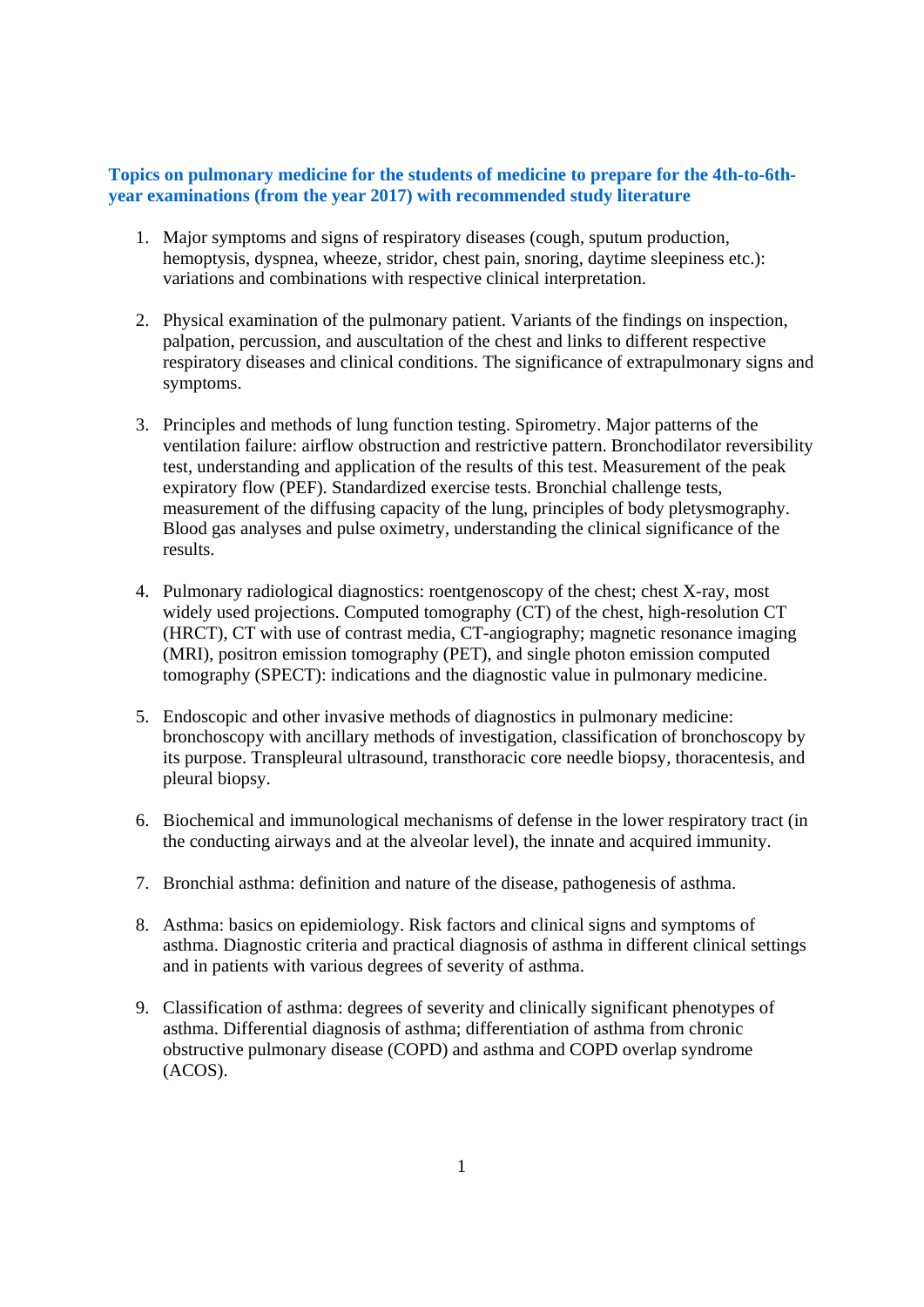- 10. Goals of treatment in asthma. Principles of treatment of stable asthma. Asthma medicines that are in use: applied classification. Practical treatment of asthma at different degrees of severity, as well as according to the clinical phenotypes. Guidance of the management of asthma.
- 11. Exacerbations of asthma: typical reasons and triggers. Signs and symptoms of exacerbations of asthma. The diagnosis, assessment of severity, and management in outpatient and emergency room/hospital settings. Indications for hospitalization in exacerbations of asthma.
- 12. Chronic obstructive pulmonary disease (COPD): the nature of the disease, its epidemiology with current trends. Etiology, risk factors, and pathogenetic mechanisms of COPD. The two main substrates of COPD: emphysema and "small airway disease" (in ", airway-type COPD"), their nature and mechanisms of fixed airway obstruction and gas exchange disturbances in these conditions.
- 13. Clinical COPD: symptoms, signs, appearance, and course of the disease. Difference between ,,airway-type COPD" and emphysema-based COPD. The diagnosis and differential diagnosis of COPD.
- 14. The goals and principles of the present-day treatment of COPD. The medicines used for treatment of COPD. Rehabilitation in chronic respiratory diseases (the essence of pulmonary rehabilitation (PR), components, methods, and goals of PR; assessment of the patient in association with PR)). The significance of smoking cessation in medicine; possibilities and means of smoking cessation.
- 15. Exacerbations of COPD: more frequent reasons, symptoms and signs; assessment of severity, criteria for hospitalization, and management, both in outpatient and hospital settings.
- 16. Acute tracheitis and bronchitis: etiology, clinical presentation, differential diagnosis, and treatment. Significance of acute bronchitis in the context of other lower respiratory tract infections (LRTI).
- 17. Chronic bronchitis: definition, etiology, clinical presentation, diagnosis, differential diagnosis, and treatment. Acute exacerbations of chronic bronchitis (AECB): symptoms and signs; antibacterial treatment and its indications in AECB.
- 18. Pneumonias: definition and principles of classification. Etiology in general; etiology in the context of clinical-demographic properties of the patient, as well as with the type of pneumonia. Pathogenesis of pneumonia.
- 19. Typical pneumonia: clinical signs and symptoms, diagnosis, diagnostic criteria, and course of the disease. More frequent and more severe complications of pneumonia, methods of their prevention.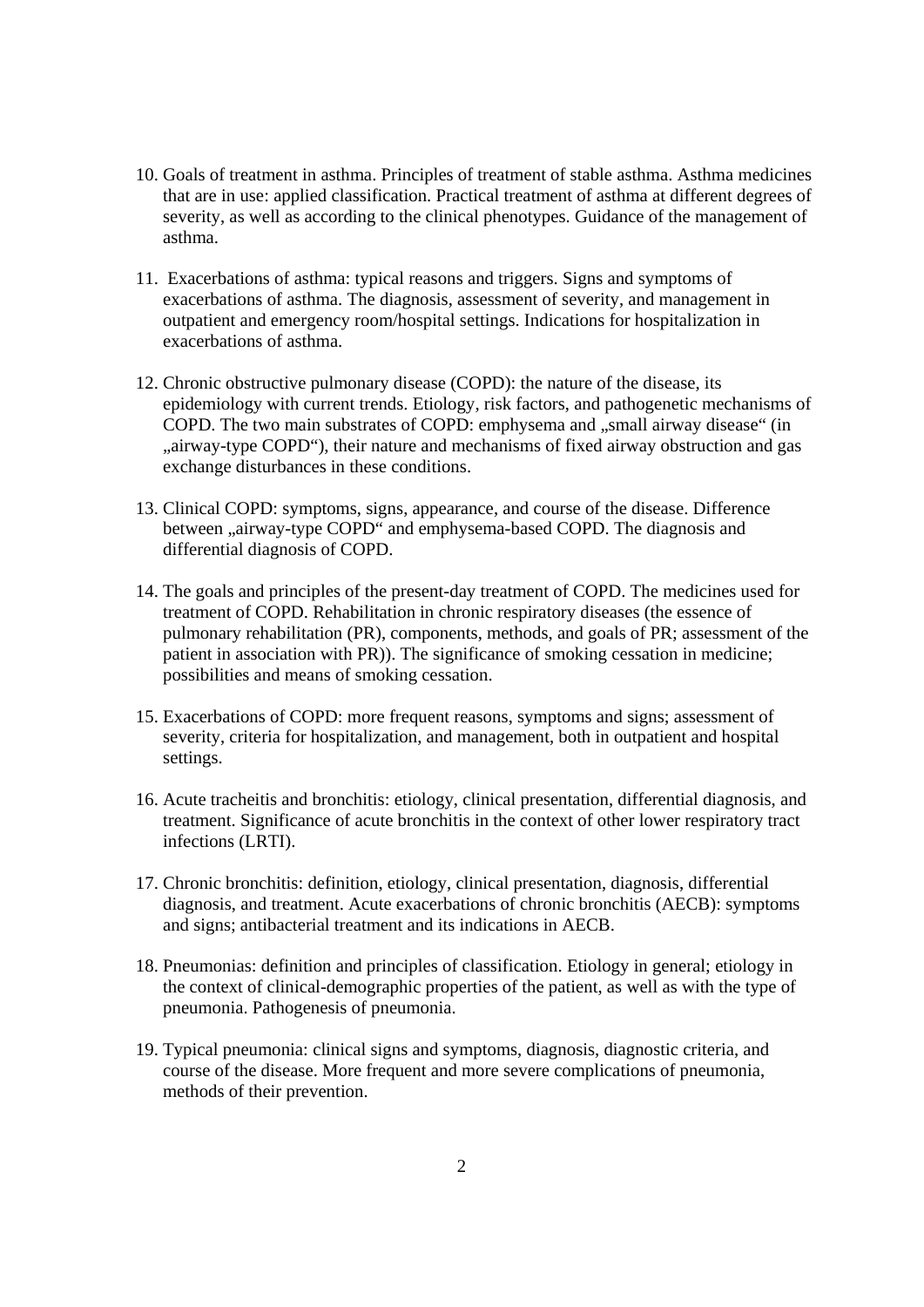- 20. Differential diagnosis of pneumonias.
- 21. Principles of the management of pneumonia. Categories of patients according to the risks and treatments applied. Treatment of pneumonia in different clinical circumstances (inand outpatient settings). Principles for making decisions for hospitalization in patients with pneumonia.
- 22. Assessment of adequacy of the response to treatment in pneumonia; non-responding and slowly responding pneumonia; management of the non-responding pneumonia.
- 23. Atypical pneumonias: the nature, etiology, and peculiarities in terms of clinical presentation, course, and management.
- 24. Health care-associated pneumonia: its nature and sub-classification. Nosocomial pneumonia: its essence and major differences from community-acquired pneumonia with regard to etiology, classification, clinical course, and treatment.
- 25. Pleural empyema, lung abscess, and pyopneumothorax as major complications of pneumonia: mechanisms, etiology, diagnosis, course, and principles of management.
- 26. Bronchiectasis (BE): its nature, classification, etiology, clinical presentation, contemporary diagnostics, and treatment. Goals and possibilities of non-surgical management of BE. Indications and principles of surgical treatment of BE.
- 27. Respiratory manifestations of cystic fibrosis (CF): diagnosis and course of the disease. Contemporary principles of management.
- 28. Pleural effusions: the major mechanisms of accumulation of the fluid in the pleural cavities, involvement of particular mechanisms in various diseases that may affect the pleura or that can be characterized by accumulation of the fluid. Clinical signs and symptoms that derive from the presence of pleural effusions. Diagnostic goals, methods, and strategies in patients with pleural effusions. Pleurisy. Classification of the pleural effusions, criteria for distinguishing between transsudates and exsudates, clinical significance of pleural effusions with various parameters. Indications and methods for pleurodesis.
- 29. Pleural mesothelioma: clinical presentation, diagnosis, and principles of management.
- 30. Neoplasms of the airways and lung: benign and malign tumors. Lung cancer: epidemiology, etiology, and histopathological classification; incidence and prevalence of the different histopathological types of lung cancer.
- 31. Lung cancer: clinical signs and symptoms (rising from the growth of the primary tumor, from the spread of the tumor, and from secondary changes occurring in the tumor); major paraneoplastic syndromes.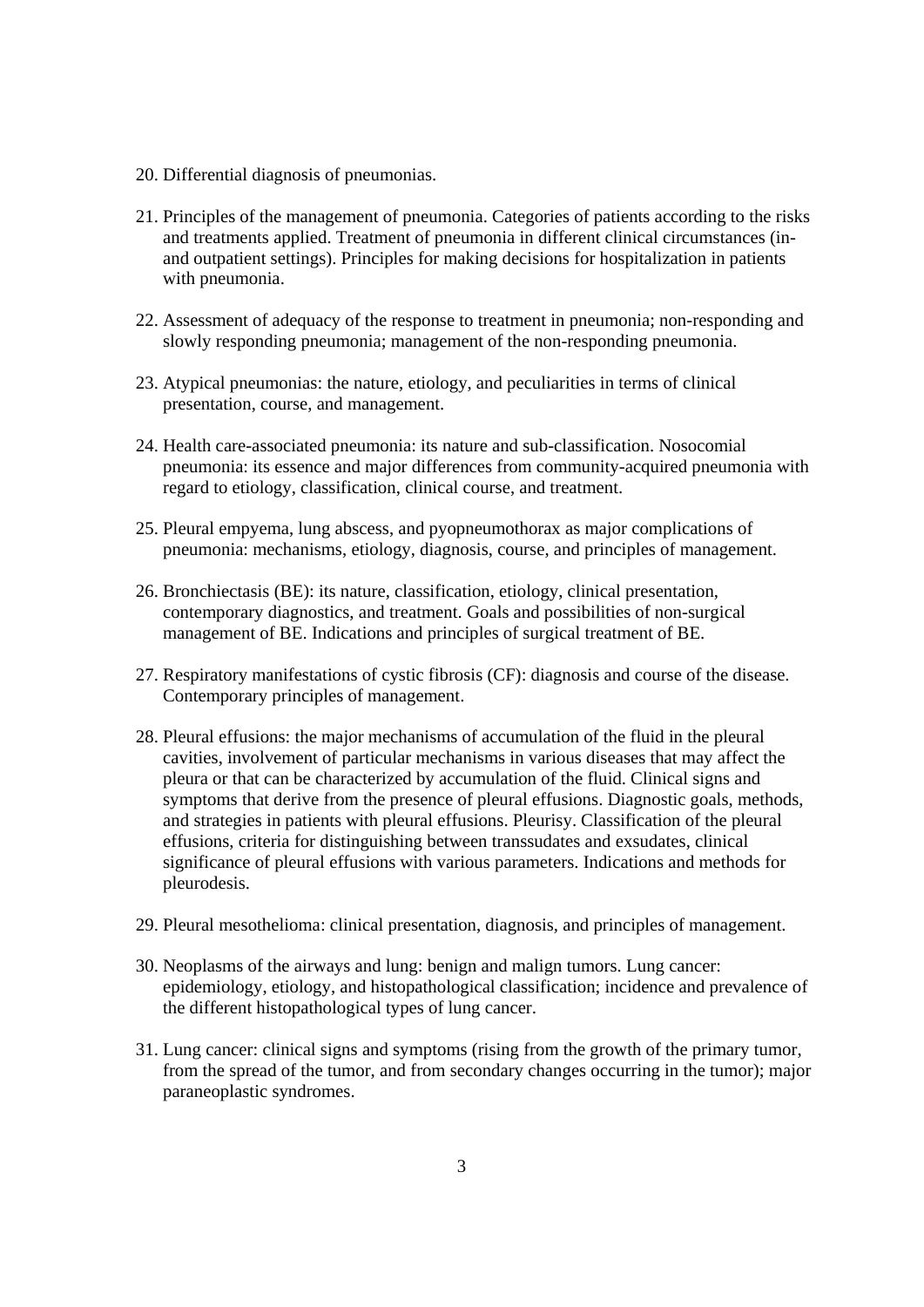- 32. Lung cancer: various aspects of the diagnosis and practical diagnostic workup: necessary investigations. Principles of the TNM classification and staging of lung cancer.
- 33. Lung cancer: principles and possibilities of treatment according to the histopathological types and stages. Non-small cell lung cancer (NSCLC) and small cell lung cancer (SCLC): differences with regard to biological properties, assessment of spread, and treatment. Prognosis of lung cancer by the histopathological types and stages.
- 34. Pulmonary embolism. Classification. Pulmonary thromboembolism (PE): risk factors and pathophysiology. Deep venous thrombosis (DVT) and PE. Clinical presentation, diagnostic methods, and ancillary investigations in PE. Diagnostic algorithm of PE. Assessment of probability of PE and confirmation of the diagnosis.
- 35. Classification of PE according to its clinical severity and risks to the patient, risk assessment-based approach to the patient management. Methods of treatment of PE, practical management and prognosis of PE.
- 36. Pulmonary hypertension (PH): the nature of this group of conditions, classification, core clinical presentations. Causes of PH by the valid classification. Pulmonary arterial hypertension (PAH): sub-classification according to the etiology. The diagnostic work-up (diagnostic algorithm), methods of assessment of the patient and response to treatment, principles of contemporary management, and prognosis of PAH. Chronic thromboembolic pulmonary hypertension (CTEPH).
- 37. Interstitial lung diseases (resp. diffuse parenchymal lung diseases): the essence and classification; groups of the diseases that are included in this major group.
- 38. Idiopathic interstitial pneumonias (IIP): members of this group. Idiopathic pulmonary fibrosis (IPF): the essence, clinical presentation, diagnosis, differential diagnosis, and current treatment. Acute exacerbation of IPF.
- 39. Hypersensitivity pneumonitis (HP): the nature of this assembly of pulmonary conditions, etiology, and major pathogenetic mechanisms. Types of HP (acute and chronic forms), their clinical presentations, diagnosis, management, and prognosis.
- 40. Sarcoidosis: nature of this disease, epidemiology, and general pathogenesis. Variants of the clinical course of sarcoidosis: acute and chronic. Pulmonary manifestations of sarcoidosis with radiological stages. Main extrapulmonary manifestations of sarcoidosis. Diagnosis of sarcoidosis, necessary investigations, differential diagnosis, indications for treatment, and pharmacotherapy of sarcoidosis. Prognosis according to the type of the course of the disease, organ involvement, and radiological stage of the pulmonary lesions.
- 41. Major forms of the respiratory manifestations of systemic connective tissue diseases (rheumatoid arthritis, systemic lupus erythematosus, systemic sclerosis, dermatopolymyositis, mixed connective tissue disease etc.).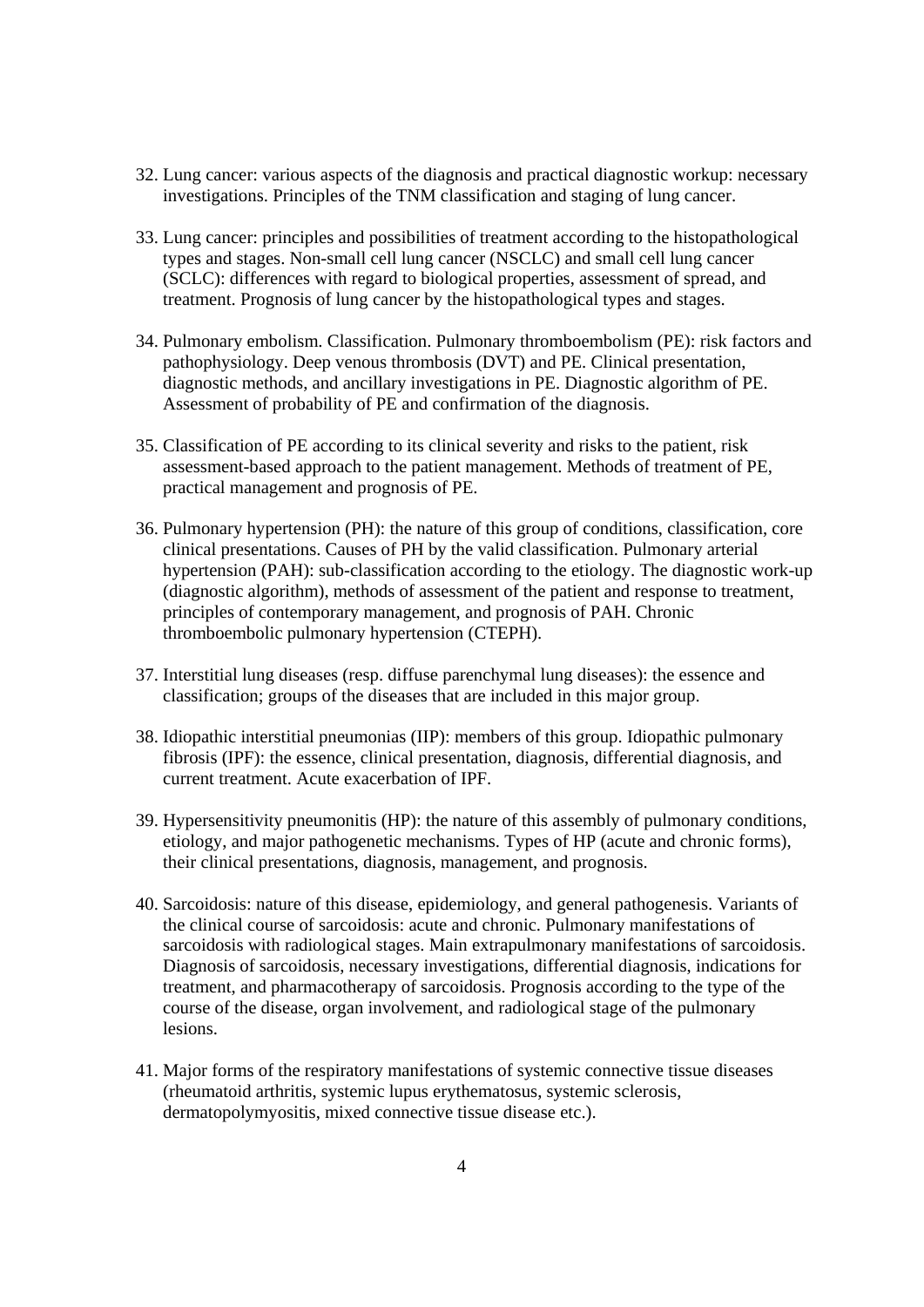- 42. Vasculitis involving the lungs. Pulmonary manifestations of the major forms of vasculitis: granulomatosis with polyangiitis (formerly Wegener's granulomatosis), eosinophilic granulomatosis with polyangiitis (formerly Churg-Strauss syndrome), microscopic polyangiitis), diagnosis and treatment.
- 43. Sleep-disordered breathing: classification, clinical manifestations, main diagnostic methods, and distinguishing between different forms. Obstructive sleep apnea-hypopnea syndrome (OSA(H)S): main mechanisms, clinical signs and presentation, diagnosis, and current means of management.
- 44. Tuberculosis: epidemiology, reasons for deterioration of the epidemiological situation.
- 45. Getting infected with tuberculosis, major mechanisms of transmission of tuberculosis; pathogenesis of tuberculosis. Various clinical forms of pulmonary tuberculosis with the respective clinical presentations. More frequent forms (localizations) of extrapulmonary tuberculosis with the respective signs, symptoms, and diagnosis.
- 46. Current principles of the diagnosis of tuberculosis. Immunodiagnosis of tuberculosis (tuberculin skin test, interferon-gamma releasing assay (IGRA)). Main tests performed in the laboratory of mycobacteriology. The issues of drug-resistance in tuberculosis: reasons for development and means for prevention. Multidrug-resistance and polyresistance.
- 47. Pharmacotherapy of tuberculosis. Applied classification of anti-tuberculosis drugs, principles of composing drug regimens to treat drug-sensitive and drug-resistant tuberculosis. Main side effects of the anti-tuberculosis drugs. Treatment of extrapulmonary tuberculosis. Organizational aspects of the anti-tuberculosis treatment. Principles of the directly observed treatment (DOTS).
- 48. Current principles and methods of tuberculosis control. Vaccinations against tuberculosis and non-specific prophylaxis. Causative agents and current principles of the diagnosis and management of the more frequent non-tuberculous mycobacterioses.

## Study literature

- 1. Principles of Pulmonary Medicine, 6th Edition. Steven E. Weinberger, Barbara A. Cockrill, and Jess Mandel, Elsevier Saunders, Philadelphia, 2014; 416 pp. (ISBN: 978-1- 4557-2532-8).
- 2. Clinical Respiratory Medicine, 4th Edition. Stephen G. Spiro, Gerard A. Silvestri, and Alvar Agustí, Elsevier Saunders, 2012; 1000 pp. (ISBN: 9781455707928).
- 3. Harrison's Pulmonary and Critical Care Medicine. Joseph Loscalzo (Ed.), McGraw Hill Medical, New York *et al.* 2010; 580 pp. (ISBN: 978-0-07-166338-0). http://umsha.ac.ir/uploads/Harrisons\_Pulmonary\_and\_Critical.pdf
- 4. Chest Medicine: Essentials of Pulmonary and Critical Care Medicine. Ronald B. George, Richard W. Light, Michael A. Matthay, Richard A. Matthay (Eds.), Lippincott Williams & Wilkins, Philadelphia *et al*. 2005; 652 pp. (ISBN: 978-0-7817-5273-2).